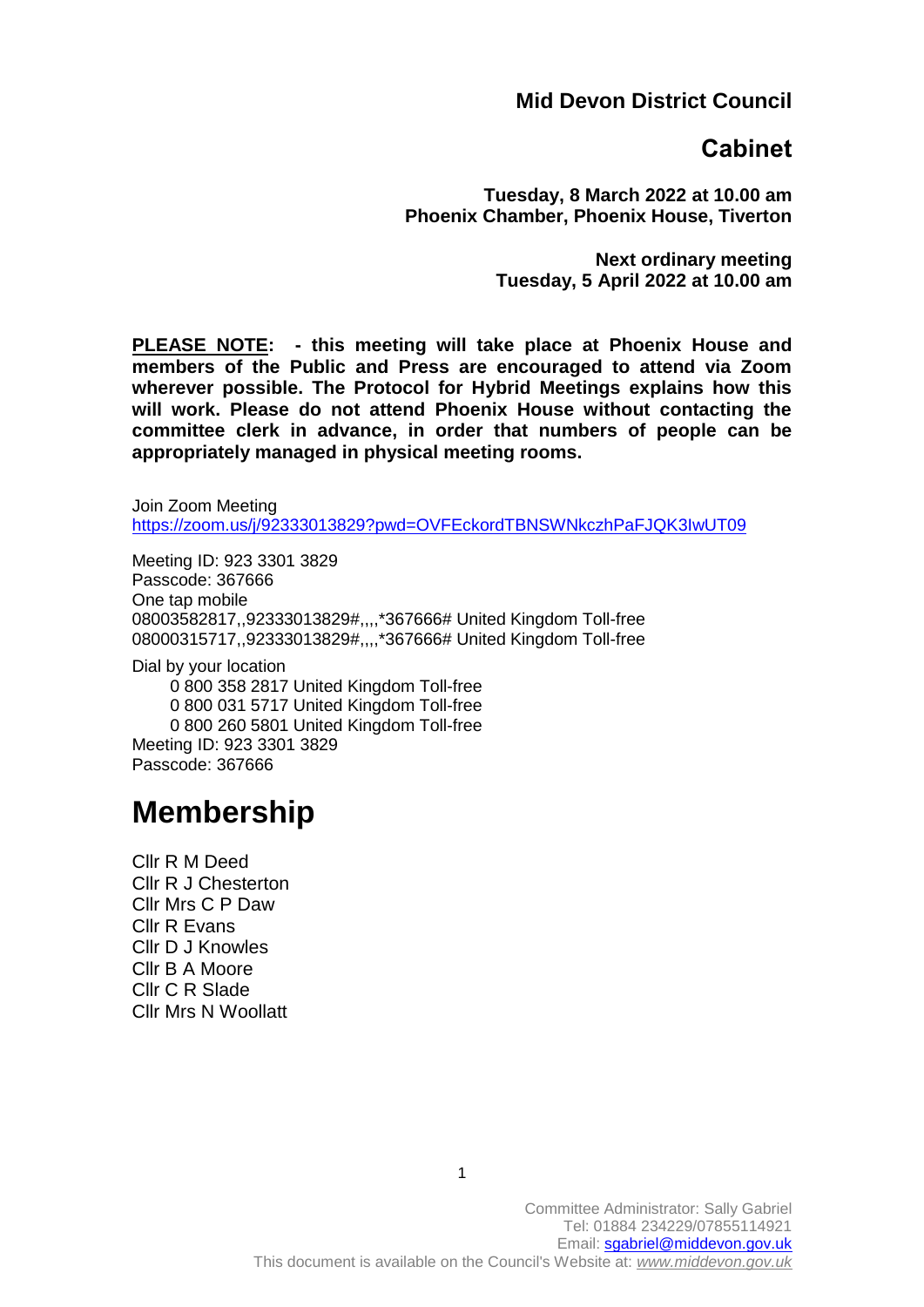## **A G E N D A**

*Members are reminded of the need to make declarations of interest prior to any discussion which may take place*

1. **Apologies**  To receive any apologies for absence.

#### 2. **Public Question Time**

To receive any questions relating to items on the Agenda from members of the public and replies thereto.

- 3. **Declarations of Interest under the Code of Conduct**  To record any interests on agenda matters.
- 4. **Minutes of the Previous Meeting** *(Pages 5 - 16)*

To consider whether to approve the minutes as a correct record of the meeting held on 1 February 2022.

5. **Regulation of Investigatory Powers** *(Pages 17 - 18)*

Arising from a report of the District Solicitor and Monitoring Officer the Community Policy Development Group have made the following recommendation that: that the Council's RIPA Policy be amended as outlined in section 3 of the report.

6. **Review of discretionary planning fees in relation to the monitoring of Section 106 Agreements and responding to enquires concerning compliance with planning obligations** *(Pages 19 - 24)* To receive a report of the Corporate Manager for Income, Benefits, Recovery and Planning with regard to discretionary fees.

#### 7. **Cullompton Railway Station** *(Pages 25 - 28)*

To receive a report of the Director of Place presenting an update in relation to the Cullompton Railway Station project.

#### 8. **Residents Survey** *(Pages 29 - 36)*

To receive a report of the Deputy Chief Executive providing Cabinet with an update of the results of the Mid Devon residents' survey which was undertaken in November 2021 and included questions in relation to statutory consultation on the budget.

#### 9. **Financial Monitoring** *(Pages 37 - 58)*

To receive a report of the Deputy Chief Executive (S151) presenting a financial update in respect of the income and expenditure so far in the year.

10. **Modernisation of Council Homes Contract 2022 - 2026** *(Pages 59 - 64)*

To receive a report of Corporate Manager for Public Health, Regulation and Housing advising Members on the results for the tendering of the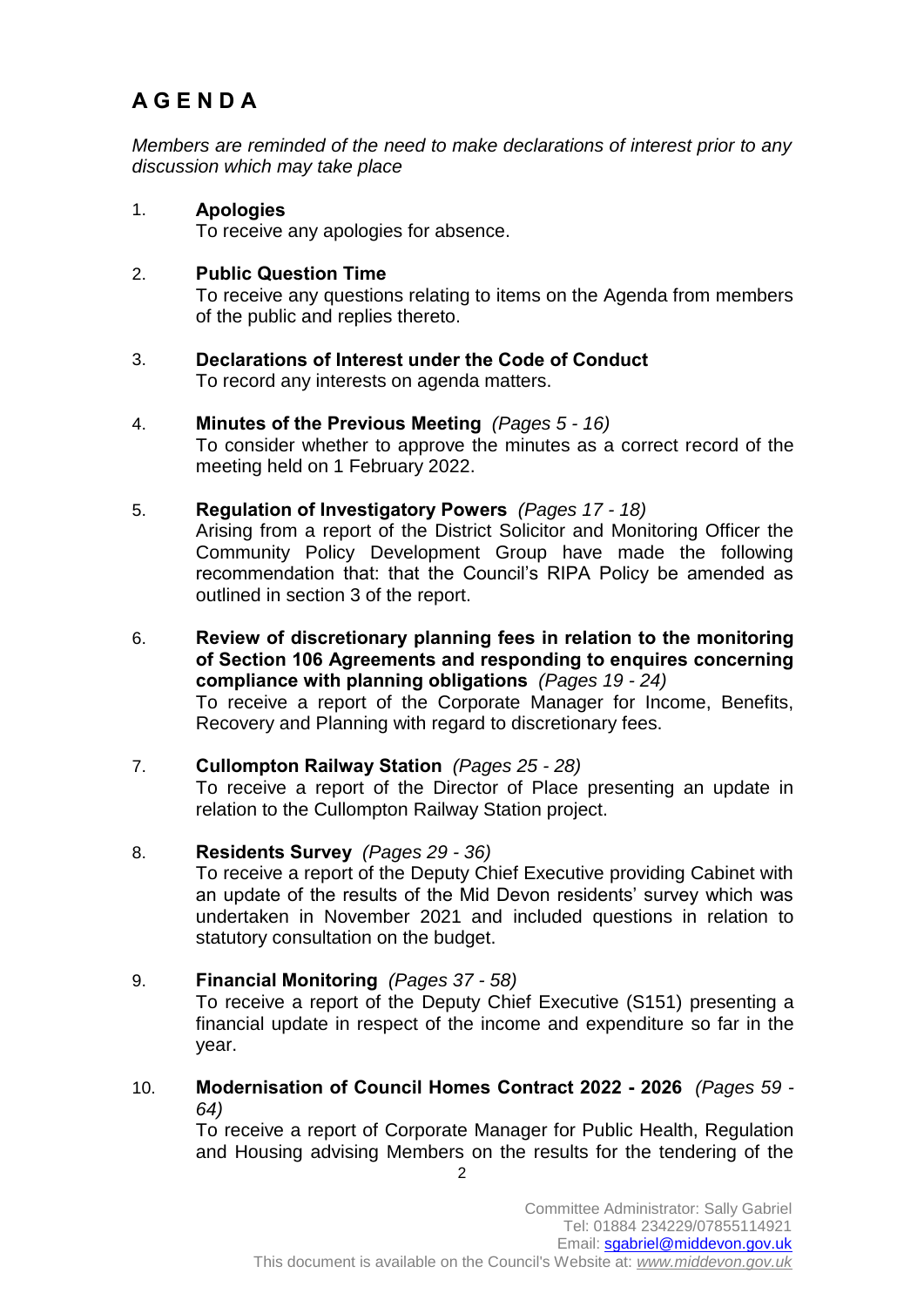Modernisation of Council Homes Contract 2022–2026 and requesting confirmation of the award of the contract.

- 11. **Gas and Renewable Servicing Contract** *(Pages 65 - 70)* Following a report of the Corporate Manager for Public Health, Regulation and Housing advising Members of the procurement of a combined gas and renewables servicing delivery partner (2022-2028) and requesting confirmation of the award of the contract.
- 12. **Notification of Key Decisions** *(Pages 71 - 82)* To note the contents of the Forward Plan.
- 13. **Appointment of Finance Director to 3 Rivers Developments Limited**  *(Pages 83 - 90)* To receive a report with regard to the appointment of a new Finance Director to 3 Rivers Developments Ltd.

**Stephen Walford** Chief Executive Monday, 28 February 2022

Covid-19 and meetings

From 7 May 2021, the law requires all councils to hold formal meetings in person. However, the Council is also required to follow government guidance about safety during the pandemic. The Council will enable all people to continue to participate in meetings via Zoom.

You are strongly encouraged to participate via Zoom to keep everyone safe there is limited capacity in meeting rooms if safety requirements are to be met. There are restrictions and conditions which apply to those in the building and the use of the building. You must not attend a meeting at Phoenix House without complying with the requirements in the new protocol for meetings. You must follow any directions you are given.

Please read the new meeting protocol which is available here: [https://democracy.middevon.gov.uk/documents/s23135/MeetingProtoco](https://democracy.middevon.gov.uk/documents/s23135/MeetingProtocolUpdateOct2021nextreviewFeb2022.pdf) [lUpdateOct2021nextreviewFeb2022.pdf](https://democracy.middevon.gov.uk/documents/s23135/MeetingProtocolUpdateOct2021nextreviewFeb2022.pdf)

If you want to ask a question or speak, email your full name to [Committee@middevon.gov.uk](mailto:Committee@middevon.gov.uk) by no later than 4pm on the day before the meeting. This will ensure that your name is on the list to speak and will help us ensure that you are not missed – as you can imagine, it is easier to see and manage public speaking when everyone is physically present in the same room. Notification in this way will ensure the meeting runs as smoothly as possible.